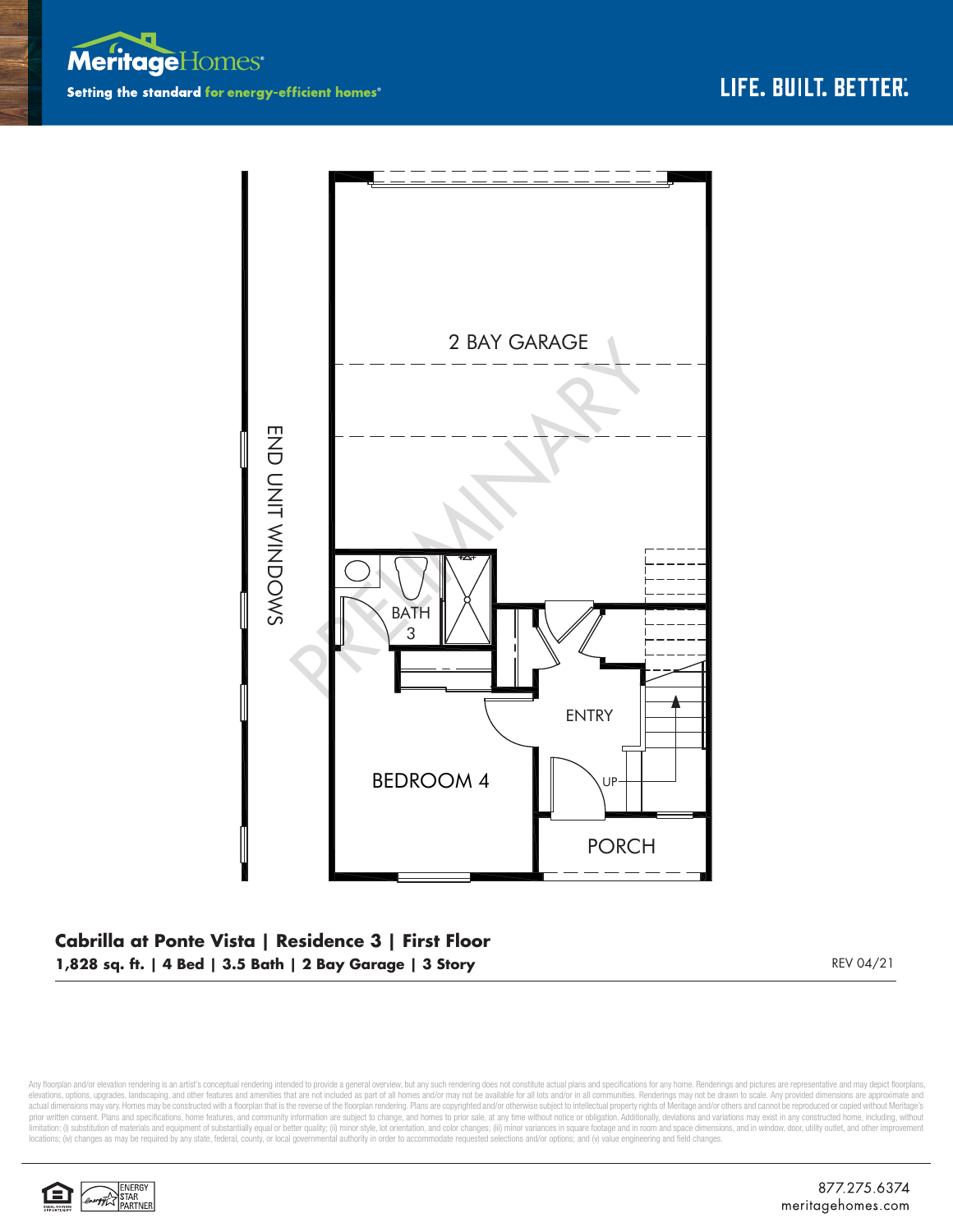



## **Cabrilla at Ponte Vista | Residence 3 | Second Floor 1,828 sq. ft. | 4 Bed | 3.5 Bath | 2 Bay Garage | 3 Story**

Any floorplan and/or elevation rendering is an artist's conceptual rendering intended to provide a general overview, but any such rendering does not constitute actual plans and specifications for any home. Renderings and p elevations, options, upgrades, landscaping, and other features and amenities that are not included as part of all homes and/or may not be available for all lots and/or in all communities. Renderings may not be drawn to sca limitation: (i) substitution of materials and equipment of substantially equal or better quality; (ii) minor style, lot orientation, and color changes; (iii) minor variances in square footage and in room and space dimensio locations; (iv) changes as may be required by any state, federal, county, or local governmental authority in order to accommodate requested selections and/or options; and (v) value engineering and field changes.